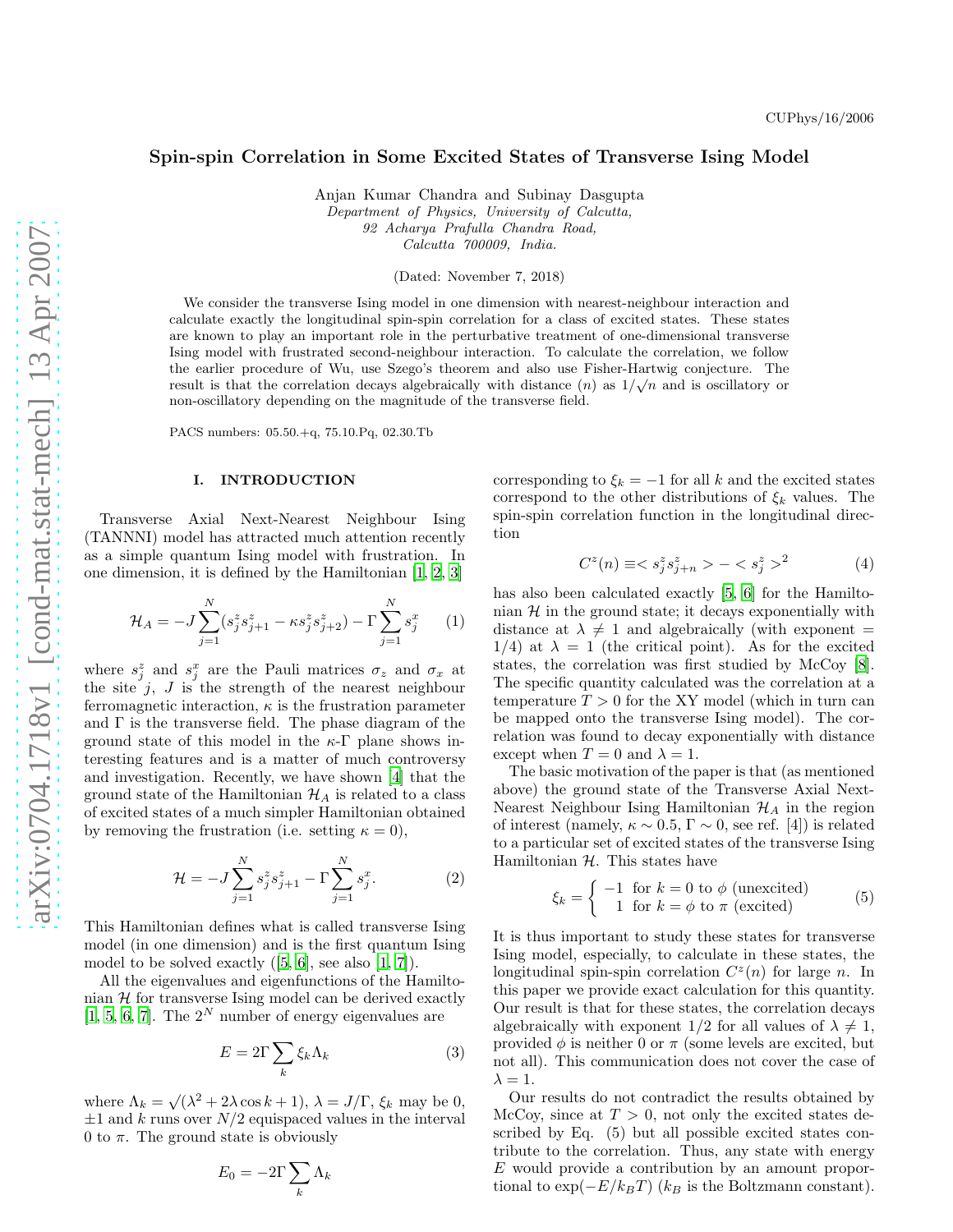If the states with exponentially decaying correlation be dominant, the resultant correlation will not be algebraic.

Instead of calculating  $C^z(n)$  directly, we shall rather calculate the quantity

$$
\sigma^z(n) \equiv  \hspace{1.5cm} (6)
$$

We shall see that for the excited states discussed in this paper (see Eq.  $(5)$ ),

$$
\lim_{n \to \infty} \sigma^z(n) = 0
$$

so that  $\langle s_j^z \rangle$  is also zero and  $C^z(n) = \sigma^z(n)$ . To evaluate the quantity  $\sigma^2(n)$  for large n, we note that this quantity can be expressed as an  $n \times n$  Toeplitz determinant [\[5,](#page-4-4) [6\]](#page-4-5)

$$
\det_n(\lambda) \equiv \begin{vmatrix} G_0 & G_{-1} & G_{-2} & \cdots & G_{-n+1} \\ G_1 & G_0 & G_{-1} & \cdots & G_{-n+2} \\ G_2 & G_1 & G_0 & \cdots & G_{-n+3} \\ \cdots & \cdots & \cdots & \cdots & \cdots \\ G_{n-1} & G_{n-2} & G_{n-3} & \cdots & G_0 \end{vmatrix} (7)
$$

where the elements are given by

$$
G_m = \frac{1}{\pi} \left[ \int_{k=0}^{\phi} - \int_{k=\phi}^{\pi} \right] \frac{dk}{\Lambda_k} [\cos(km - k) + \lambda \cos(km)] \tag{8}
$$

In fact, Pfeuty [\[6\]](#page-4-5) has given the expression for  $G_m$  in the ground state and there this integral is from 0 to  $\pi$ . That expression has been modified here for the excited state following Lieb, Schultz and Mattis [\[9\]](#page-4-8). The standard prescription for studying the limiting  $(n \to \infty)$  behaviour of a Toeplitz determinant is to apply Szego's Theorem in Fisher-Hartwig form [\[10](#page-4-9), [11,](#page-4-10) [12,](#page-4-11) [13\]](#page-4-12). We shall also apply the same technique on the determinant given above.

In Secs. II and III we treat the cases  $\lambda < 1$  and  $\lambda > 1$ respectively and in Sec. IV we present some discussions.

## II. SPIN CORRELATIONS FOR  $\lambda < 1$

We start this section with some analysis that is true both for  $\lambda < 1$  and  $\lambda > 1$ . The first step is to observe that the expression (8) for the elements  $G_m$  of the determinant can be written as,

$$
G_m = \frac{1}{2\pi} \int_0^{2\pi} dk \, \exp(-imk) \, c(k) \tag{9}
$$

with the function  $c(k)$  (called the generating function) given by,

$$
c(k) = \begin{cases} w & \text{for } 0 < k < \phi \\ -w & \text{for } \phi < k < 2\pi - \phi \\ w & \text{for } 2\pi - \phi < k < 2\pi \end{cases} \tag{10}
$$

where

$$
w = \sqrt{\frac{\lambda + e^{ik}}{\lambda + e^{-ik}}}
$$
 (11)

It should be mentioned that this generating function is similar to that for the classical two-dimensional Ising model [\[14\]](#page-4-13) apart from the finite jumps at  $k = \phi$  and  $2\pi - \phi$ .

Till now, whenever we have come across a square root  $(Eng. (3), (8), (11))$  we have tacitly adopted the convention (like usual computer language compilers) that we shall always take the numerically positive root. However, since later (see Eqs.(16), (17) below) we shall need to integrate the logarithm of the generating function from 0 to  $2\pi$ , let us choose, following the standard literature [\[15\]](#page-4-14), the branch of square root for which this function is positive in the limit  $k \to \pi$ . Thus, we write the surd in Eq.  $(11)$  as

$$
w = \frac{\lambda + \cos k + i \sin k}{\sqrt{(1 + \lambda^2 + 2\lambda \cos k)}}
$$
(11a)

and observe that we should take the negative root for  $\lambda > 1$  and positive root for  $\lambda < 1$ . Let us call the generating function evaluated with this new convention as  $\overline{c}(k)$  which is related to the  $c(k)$  of Eq.(10) by

$$
\overline{c}(k) = \begin{cases}\n-c(k) & \text{for } \lambda > 1 \\
c(k) & \text{for } \lambda < 1\n\end{cases}
$$
\n(12)

This  $\overline{c}(k)$  when plugged in Eq. (9) leads to  $\overline{G}_m$  and the Toeplitz determinant  $\overline{\det}_n(\lambda)$  constructed from  $\overline{G}_m$ can be evaluated by applying Szego's theorem on  $\overline{c}(k)$ . Obviously, this determinant is related to the  $\det_n(\lambda)$  of Eq.  $(7)$  by

$$
\overline{\det}_n(\lambda) = \begin{cases}\n(-1)^n \det_n(\lambda) & \text{for } \lambda > 1 \\
\det_n(\lambda) & \text{for } \lambda < 1\n\end{cases}
$$
\n(12a)

The "index" of the generating function, defined as

$$
\text{Ind } \overline{c}(k) = \frac{1}{2\pi i} [\log \overline{c}(2\pi) - \log \overline{c}(0)]
$$

is 0 for  $\lambda < 1$  but  $+1$  for  $\lambda > 1$ . Since Szego's theorem can be directly applied only when the index is zero, our job is somewhat simpler for  $\lambda < 1$ , compared to the same for  $\lambda > 1$ .

We shall be confined to the case of  $\lambda < 1$  henceforth. The generating function for this case is,

$$
\overline{c}(k) = \begin{cases} w & \text{for } 0 < k < \phi \\ -w & \text{for } \phi < k < 2\pi - \phi \\ w & \text{for } 2\pi - \phi < k < 2\pi. \end{cases} \tag{13}
$$

Let us now investigate whether the conditions required (other than zero index) for Szego's theorem to be valid are satisfied here or not. For  $\phi = \pi$  (ground state, all modes unexcited), one can make binomial expansion of the surd in  $w$  (Eq. (11)) and conclude that for any large positive integral value of m (with  $\lambda < 1$ ),

$$
|\overline{G}_m| \propto \frac{\lambda^m}{\sqrt{m}} \tag{14}
$$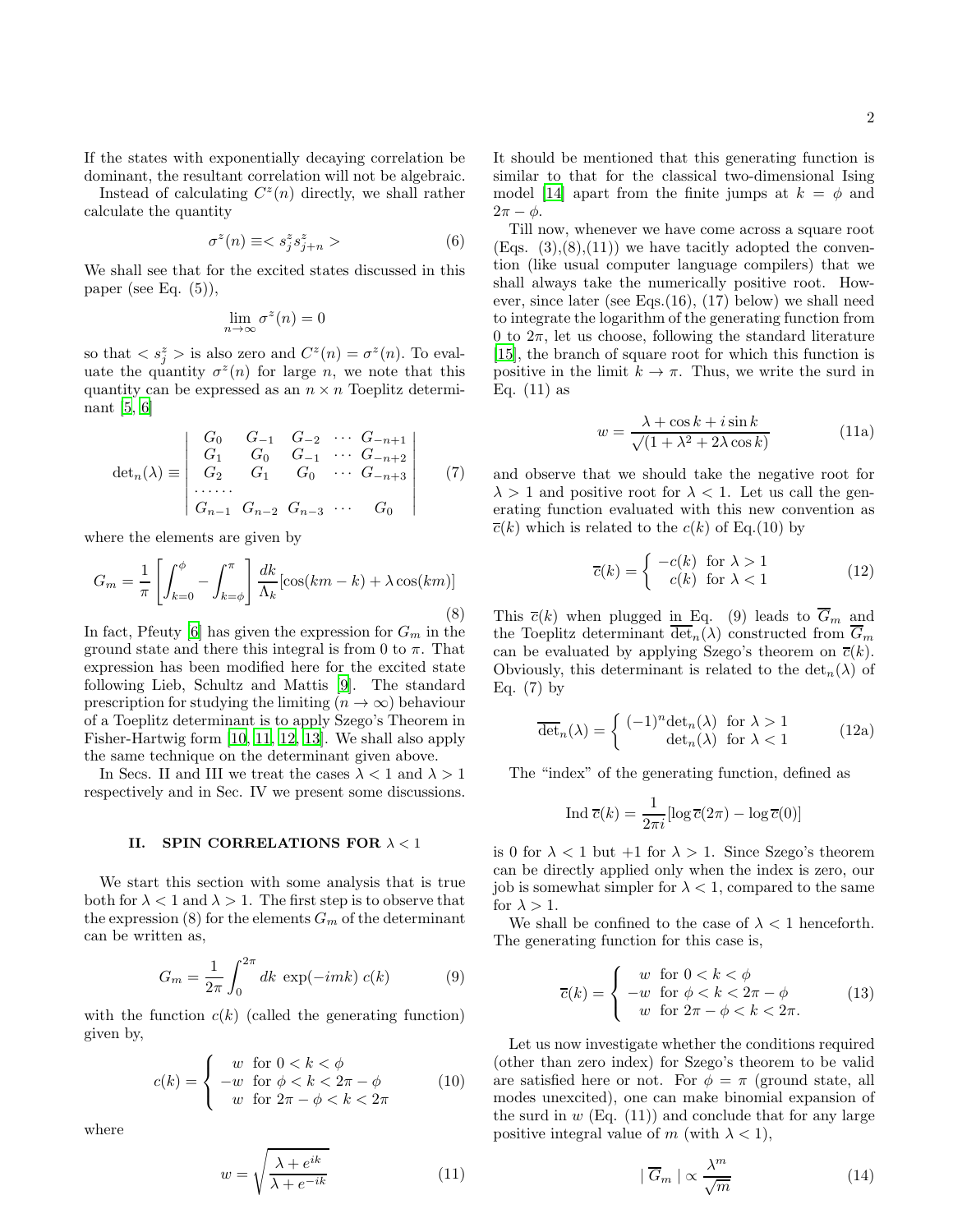

<span id="page-2-0"></span>FIG. 1:

Plot of the elements of the Toeplitz determinant for  $\phi = 0.8$ and  $\lambda = 1.3$ . The oscillations themselves depend on  $\phi$  and  $\lambda$ but the upper and the lower envelopes decay as  $1/m$  for all  $\lambda$  and  $\phi$ . The dotted lines are 0.635/m and 0.150/m.

and

$$
|\overline{G}_{-m}| \propto \frac{\lambda^m}{m\sqrt{m}}\tag{15}
$$

Since  $\overline{G}_m$  and  $\overline{G}_{-m}$  both vanish exponentially with m, the conditions,

$$
\sum_{m=-\infty}^{\infty} |\overline{G}_m| < \infty \quad \text{and} \quad \sum_{m=-\infty}^{\infty} |m| |\overline{G}_m|^2 < \infty
$$

are valid. Since  $\overline{c}(k) \neq 0$  for all values of k, the Hirshmann conditions [\[16,](#page-4-15) [17\]](#page-4-16) for the validity of Szego's theorem is satisfied. (However, it is not clear whether the Devinatz condition [\[16\]](#page-4-15), namely, the continuity of

$$
\sum_{m=1}^{\infty} \left( \overline{G}_m \ e^{imk} - \overline{G}_{-m} \ e^{-imk} \right)
$$

is true.) For  $\phi \neq \pi$ , the asymptotic behaviour of  $|\overline{G}_m|$ and  $| \overline{G}_{-m} |$  depends on  $\lambda$  and  $\phi$  and is not easy to track analytically. Numerical study shows that both these quantities are oscillatory (Fig. [1\)](#page-2-0). The upper and lower envelopes of the oscillatory curve decay as  $1/m$  for all  $\lambda$  and  $\phi$  while the wavelength and amplitude of oscillation depends on the specific values of  $\lambda$  and  $\phi$ . It is thus difficult to analyse the validity of Hirshmann or Devinatz condition here. We do not proceed further with the question of validity of the conditions for applicability of Szego's theorem and rather choose to study the results obtained when we do apply the theorem anyway.

To apply Szego's theorem, the next step is to calculate the quantities  $g_0$  and  $g_{\pm m}$  defined as

$$
g_0 = \frac{1}{2\pi} \int_0^{2\pi} dk \, \ln \overline{c}(k) \tag{16}
$$

$$
g_{\pm m} = \frac{1}{2\pi} \int_0^{2\pi} dk \ e^{\mp imk} \ \ln \overline{c}(k), \tag{17}
$$

where  $m$  is any positive integer. These quantities can be easily evaluated from Eq. (13), but we must be careful to choose the principal branch for  $\ln \overline{c}(k)$ , satisfying

 $-i\pi < \ln \overline{c}(k) < i\pi$ .

This criterion is satisfied if we express the logarithm as,

$$
\ln \overline{c}(k) = ik + \frac{1}{2} \ln \frac{1 + \lambda e^{-ik}}{1 + \lambda e^{ik}} + i\pi \delta \tag{17a}
$$

with the phase factor

$$
\delta = \begin{cases}\n0 & \text{for } 0 < k < \phi \\
-1 & \text{for } \phi < k < 2\pi - \phi \\
-2 & \text{for } 2\pi - \phi < k < 2\pi.\n\end{cases}
$$

By expanding the logarithm on the right hand side of Eq. (17a) in a series and performing a term-by-term integration, we now get

$$
g_0 = 0 \tag{18}
$$

and

$$
g_{\pm m} = \pm \frac{(-\lambda)^m}{2m} \mp \frac{\cos(m\phi)}{m}.
$$
 (19)

Next, we have to calculate the sum,

$$
\sigma = \sum_{m=1}^{\infty} m g_m g_{-m} \tag{20}
$$

Using the standard result [\[18](#page-4-17)]

$$
\sum_{n=1}^{\infty} \frac{1}{m} a^m \cos(m\alpha) = -\frac{1}{2} \ln (1 - 2a \cos \alpha + a^2)
$$
 (21)

(for  $0 < \alpha < 2\pi$ ,  $a^2 \le 1$ ) one obtains,

$$
\sigma = \frac{1}{4} \ln \left( 1 - \lambda^2 \right) + \frac{1}{2} \ln \left( \frac{2 \sin \phi}{1 + 2\lambda \cos \phi + \lambda^2} \right) - \frac{1}{2} \sum_m \frac{1}{m}.
$$

The last sum is divergent. Following the conjecture of Fisher and Hartwig [\[11,](#page-4-10) [12](#page-4-11), [13](#page-4-12), [19\]](#page-4-18), we replace the upper limit of the sum by  $\zeta n$  to obtain

$$
\sum_{m=1}^{\zeta n} \frac{1}{m} = \gamma_E + \ln(\zeta n) \tag{22}
$$

where  $\gamma_E$  is the Euler's constant (=0.5772). The constant  $\zeta$  is independent of  $\lambda$ ,  $\phi$  and n. Its numerical value could not be found analytically.

Szego's theorem now reads [\[10,](#page-4-9) [11,](#page-4-10) [12\]](#page-4-11)

$$
\overline{\det}_n(\lambda) = \exp(ng_0 + \sigma),
$$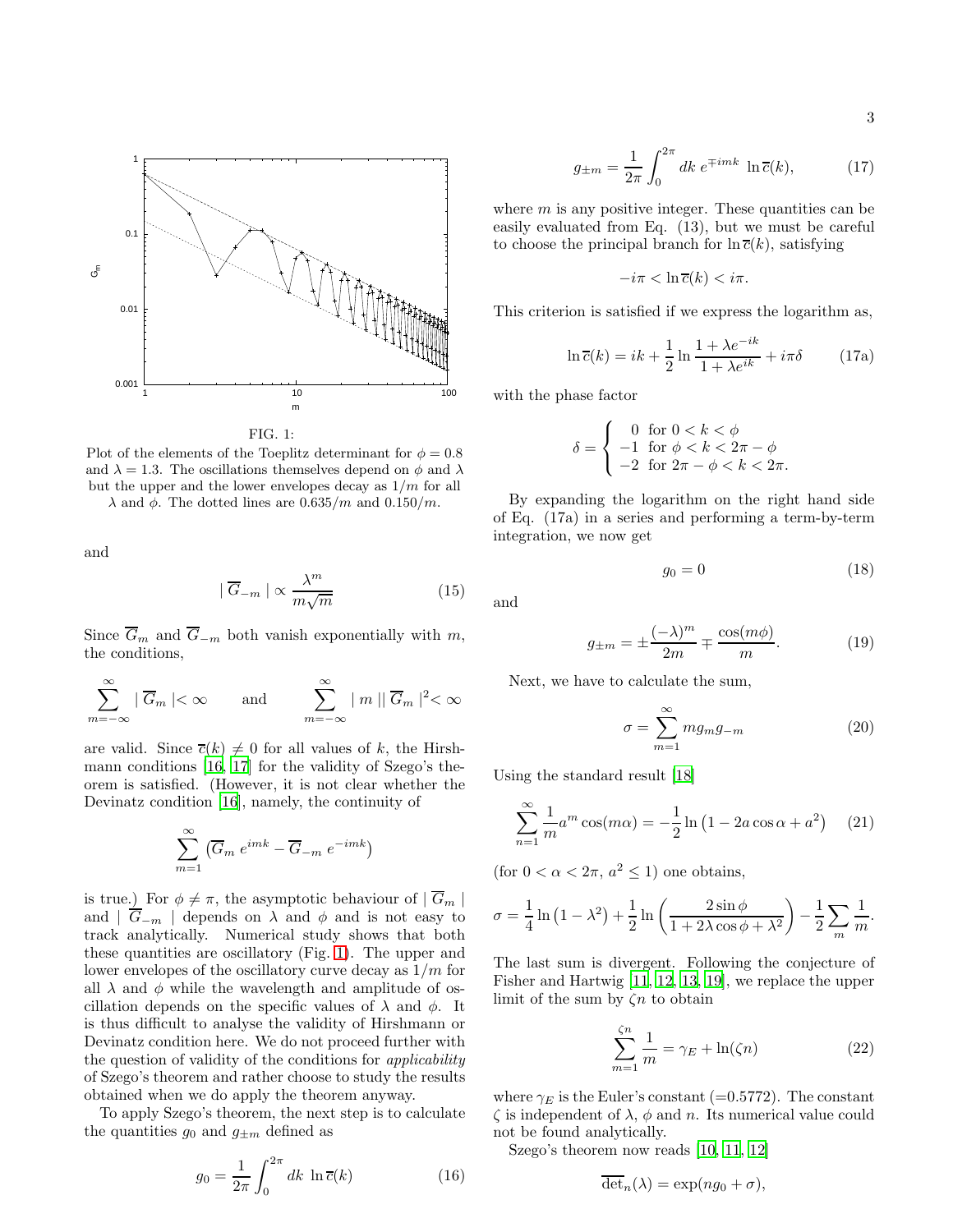which, on substitution of the expressions of  $g_0$  and  $\sigma$  leads to the final result

$$
C^{z}(n) = \overline{\det}_{n}(\lambda) = \frac{A\sqrt{\sin\phi}(1-\lambda^{2})^{1/4}}{\sqrt{1+2\lambda\cos\phi+\lambda^{2}}}\frac{1}{\sqrt{n}},\qquad(23)
$$

where  $A = (1/\sqrt{\zeta/2}) \exp(-\gamma_E/2)$ . We have numerically evaluated this constant to be 0.590 (which corresponds to  $\zeta = 3.226$ ) by computing determinants upto a size of  $200 \times 200$ . The correlation function  $C^z(n)$  decays algebraically with distance without any oscillation.

#### III. SPIN CORRELATIONS FOR  $\lambda > 1$

We shall now evaluate the Toeplitz determinant of Eq. (7) for  $\lambda > 1$ . Since the index of the generating function is not zero in this case (as mentioned above), Szego's theorem cannot be applied directly. One has to follow instead the method of Wu [\[20](#page-4-19)]. According to Eq. (8), the elements  $G_m$  for some given value of  $\lambda$  is related to the same for  $1/\lambda$  by,

$$
G_m(\lambda) = G_{-m+1}(1/\lambda) \tag{24}
$$

Hence, the determinant for  $\lambda = \lambda_0 > 1$ , can be written as,

$$
\det_n(\lambda_0) = \begin{vmatrix} G_1 & G_0 & G_{-1} & \cdots & G_{-n+2} \\ G_2 & G_1 & G_0 & \cdots & G_{-n+3} \\ \cdots & \cdots & \cdots & \cdots & \cdots \\ G_n & G_{n-1} & G_{n-2} & \cdots & G_1 \end{vmatrix}_{\lambda = 1/\lambda_0}
$$
(25)

Let us consider the Wiener-Hopf system of equations,

$$
\sum_{m=0}^{n} G_{k-m}(1/\lambda_0) x_m = \delta_{k,0}
$$
 (26)

for  $k = 0, 1, \cdots n$ . By Cramer's rule,

$$
x_n(1/\lambda_0) = (-1)^n \frac{\det_n(\lambda_0)}{\det_{n+1}(1/\lambda_0)}
$$
 (27)

This equation would give the value of the determinant for  $\lambda > 1$  in terms of the determinant for  $\lambda < 1$  provided we know  $x_n$  for  $\lambda < 1$ .

To proceed further, we switch over to the convention that the root which ensures  $c(\pi) > 0$  will be chosen and solve the Wiener-Hopf equations

$$
\sum_{m=0}^{n} \overline{G}_{k-m}(1/\lambda_0) \overline{x}_m = \delta_{k,0}.
$$
 (28)

The solution for  $\overline{x}_n$  as found by Wu [\[21\]](#page-4-20) is

$$
\overline{x}_n = \frac{1}{2\pi} \int_0^{2\pi} dk \; e^{ink} \; l(k), \tag{29}
$$

with  $l(k)$  defined through [\[22](#page-4-21)]

$$
\ln l(k) = \sum_{m=1}^{\infty} g_{-m} e^{imk} - \sum_{m=0}^{\infty} g_m e^{-imk}.
$$
 (30)

Putting here the expressions of  $g_0$  and  $g_{\pm m}$  (Eqs. (18), (19)) directly and using (21), we get

$$
\overline{x}_n = \frac{1}{2\pi} \int_0^{2\pi} dk \, e^{ink} \sqrt{1 + \lambda^2 + 2\lambda \cos k} \times \exp\left[\sum_{m=1}^\infty \frac{2}{m} \cos(m\phi) \cos(mk)\right]
$$
(31)

We rewrite this as

 $\overline{a}$ 

$$
\overline{x}_n = \frac{1}{\pi} \int_0^{\pi} dk \cos(nk) \sqrt{1 + \lambda^2 + 2\lambda \cos k} \times
$$

$$
\exp \left[ \sum_{m=1}^{\infty} \frac{1}{m} \{ \cos(m\phi + mk) + \cos(m\phi - mk) \} \right]
$$

and note that the formula (21) may be applied to  $\sum(1/m) \cos(m\phi + mk)$  but not to  $\sum(1/m) \cos(m\phi - mk)$ since the former is convergent in the range of integration while the latter diverges at  $k = \phi$ . Thus we have,

$$
\overline{x}_n = \frac{1}{\pi} \int_0^{\pi} dk \frac{\cos(nk)\sqrt{1 + \lambda^2 + 2\lambda \cos k}}{2\sin\frac{\phi + k}{2}} e^{\mathcal{S}} \qquad (32)
$$

where,

$$
S = \sum_{m=1}^{\infty} \frac{1}{m} \cos(k - \phi)m
$$
 (33)

For large *n*, the term  $cos(nk)$  oscillates rapidly and the non-trivial contribution to the integral comes only from the points where the rest of the integrand diverges. Hence, it suffices to integrate only over a narrow region (of width  $2\epsilon \ll 1/n$ ) around the point  $k = \phi$  and obtain

$$
\overline{x}_n = \frac{1}{2\pi} \frac{\sqrt{1 + \lambda^2 + 2\lambda \cos(\phi)}}{\sin(\phi)} \int_{-\epsilon}^{\epsilon} \cos(nx + n\phi) e^S dx
$$
\n(34)

where we have taken the smoothly varying part out of the integration and put  $x = k - \phi$ . Following the Fisher-Hartwig conjecture, we now replace ("heuristically") the upper limits in the sum  $S$  (see Eq. (33)) by  $\zeta' n$  and note that for  $\zeta' \sim 1$ , we must have  $xm \ll 1$  for all m in the range of integration. The sum  $S$  may then be approximated as

$$
S = \sum_{m=1}^{\zeta'n} \left[ \frac{1}{m} - \frac{1}{2} x^2 m \right]. \tag{35}
$$

Substituting Eq. (22) in the first summation, we obtain,

$$
e^{\mathcal{S}} = 2\sqrt{\pi}e^{\gamma_E} \left[ \frac{\zeta' n}{2\sqrt{\pi}} e^{-x^2(\zeta' n/2)^2} \right] \tag{36}
$$